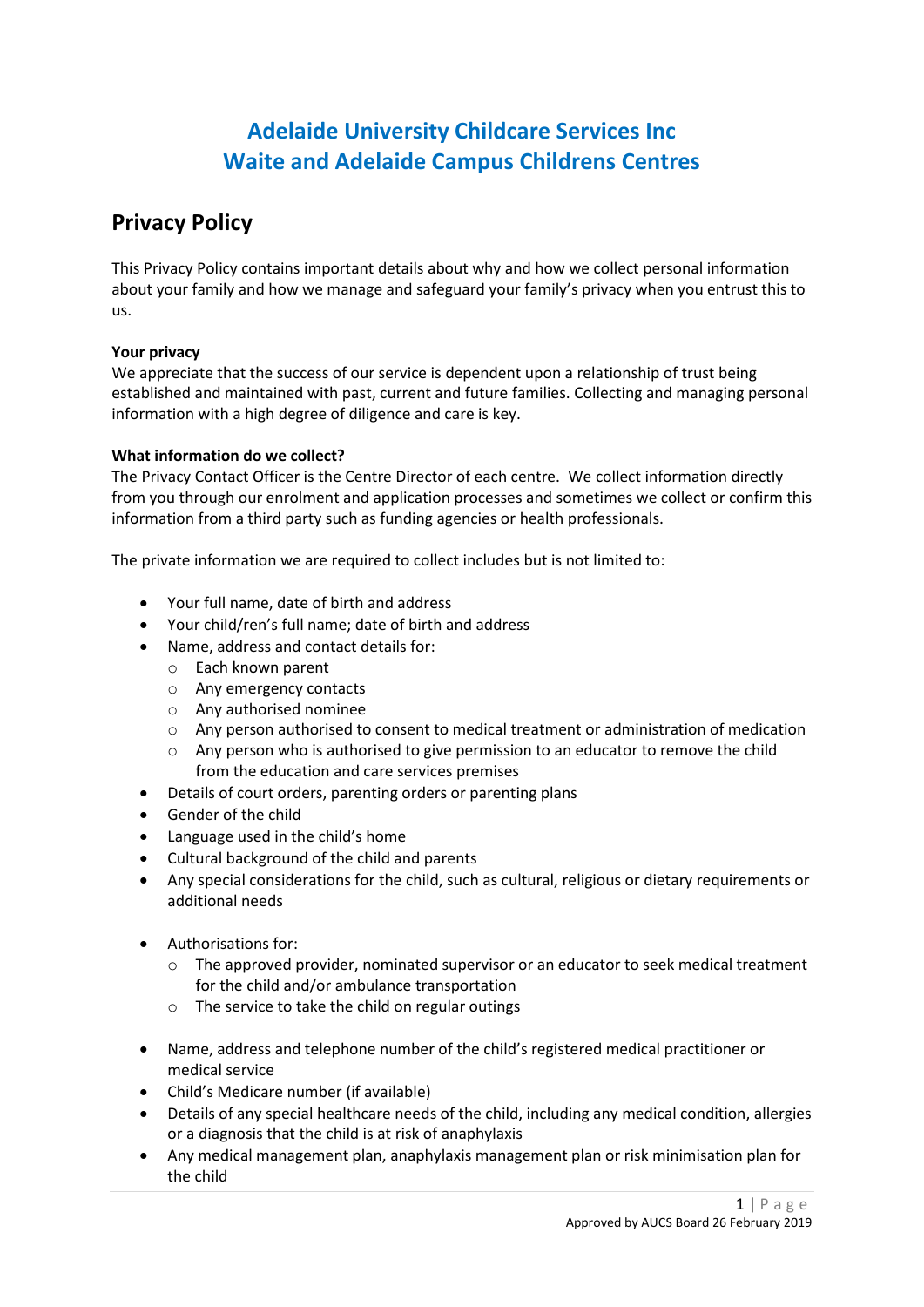- Any dietary requirements of the child
- Immunisation status of the child
- Health records for a child sighted and signed (or noted) by an approved provider
- Certificates of immunisation or exemption as required depending on the applicable state or territory jurisdiction
- Residential status and proof of identity

You also need to be aware that when you visit our website or other web-based content, either we or our service provider may record information (such as your computer's IP address and top-level domain name, the type of browser you are using, the date, time and pages accessed) in relation to your visit.

#### **Use and Disclosure**

We only collect personal information where it is necessary for one or more of our functions or activities, such as:

- The administering and management of early childhood education and care
- Assessing your eligibility for funding support or other benefits
- Complying with any legal or regulatory obligations imposed on us
- Performing our necessary business functions

To do this, some of your private information will be shared with government agencies or funding organisations as required in order to entitle you to access various supports if needed.

We may also disclose your personal information to organisations that carry out functions on our behalf. This may include for example, education software or information technology providers, professional advisors, regulators and government agencies. Our agreements with these entities ensure this information is used only to carry out functions on our behalf and to use your private information for the purpose it was disclosed.

We may also disclose your personal information to an individual or an organisation (a 'third party') if:

- You direct us to do so;
- You consent to the third party obtaining the information from us; or
- You consent to the third party accessing the information on our systems, and/or do anything which enables the third party to obtain access

Your consent to the third party obtaining or accessing information may be implied from:

- Your use of any service or application which a third party provides to you, or makes available to you, which involves the third party obtaining or accessing personal information held by us or organisations like us; or
- You do anything else which enables the third party to obtain access to the information.

#### **Anonymity**

There are limited circumstances where you may be able to deal with us anonymously or by using a pseudonym if you request to do so. Examples include where you are seeking only general information about our services or indicative pricing. In most cases it will not be possible for you to deal with us in this way, or to commence or complete an enrolment application due to the information and identifiers required by regulators and government agencies.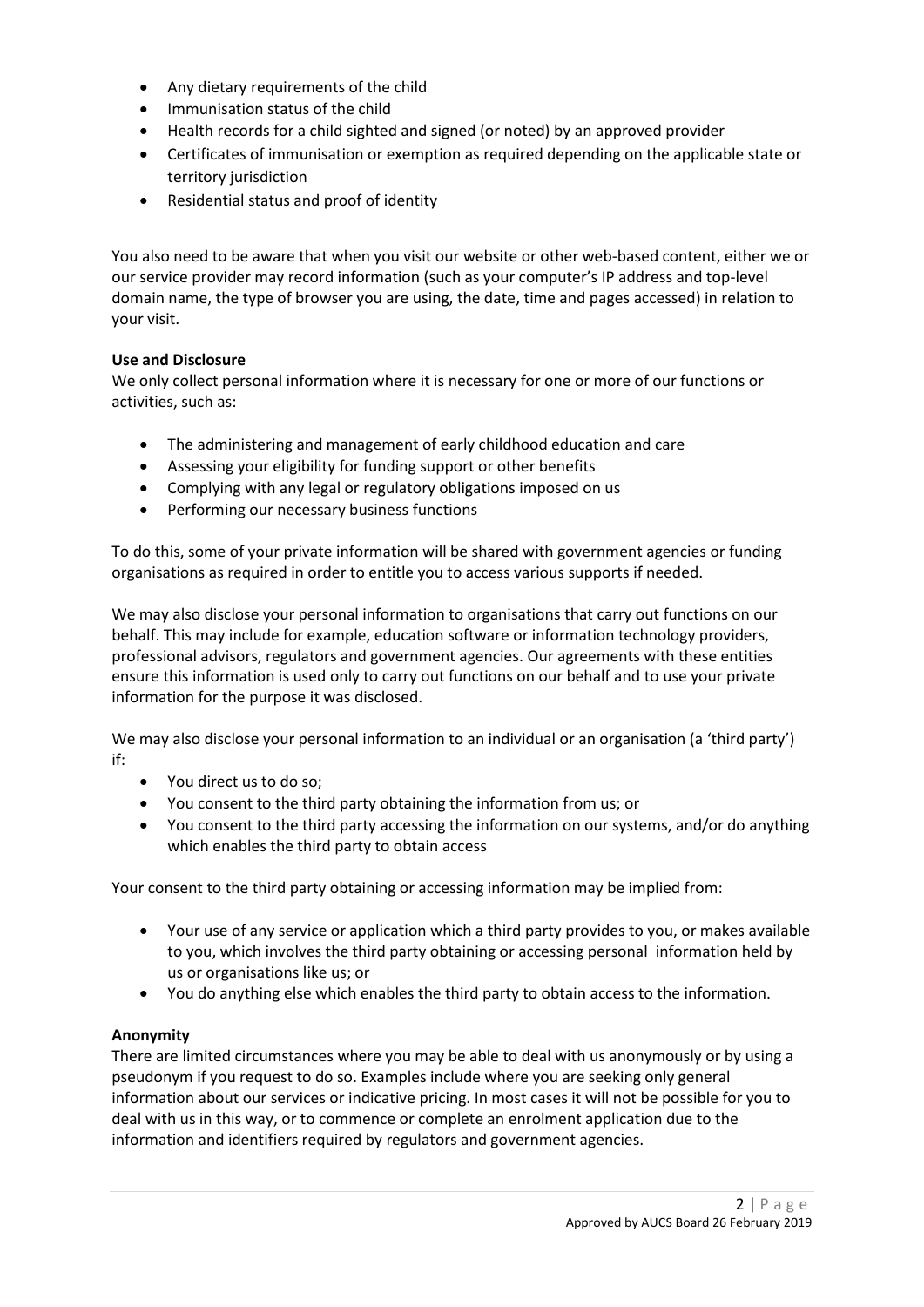#### **Access and correction**

You may request access to your personal information that we hold at any time and request a correction of any errors or amendments in that information.

We will also take reasonable steps to amend or correct your personal information to keep it accurate and up-to-date.

Please contact us if you would like to access or request a correction of your personal information.

#### **Storage and Security of personal information**

We will take reasonable steps to keep the personal information that we hold about you secure to ensure that it is protected from loss, unauthorised access, use, modification or disclosure.

Your personal information is stored within secure systems that are protected in controlled facilities.

Our employees and authorised agents are obliged to respect the confidentiality of any personal information held by us.

You can also help to keep the personal information that we hold about you secure by taking care before you authorise or otherwise assist any third party to obtain or gain access to that information.

#### **How we manage a data breach**

A data breach occurs when personal information is lost or subjected to unauthorised access, modification, use or disclosure or other misuse.

Data breaches can be caused or exacerbated by a variety of factors and give rise to a range of actual or potential harms to individuals, agencies and organisations.

The Data Assessment Plan will be used to determine whether a breach had occurred.

In the event of any suspected data breach, the matter will be investigated to determine:

- The nature of the breach
- The number of people impacted
- The extent to which an individual or group may be harmed by the breach
- Remedial action to minimise or prevent impact
- Review of systems to minimise the possibility of a future similar breach

#### **De-identification and destructio**n

When your child/children leave our service, the following records must be retained by law for the periods of time listed. At the conclusion of that period, the documents and record will be deidentified and destroyed.

| Type of record                                                  | Timeframe                                       | Reference                                                                                        |
|-----------------------------------------------------------------|-------------------------------------------------|--------------------------------------------------------------------------------------------------|
| Child Assessments including ISS and<br>other special assessment | Until 25 years after child's last<br>attendance | Regulation 74, 183<br><b>Education and Care Services National</b><br>Regulations<br><b>ACEQA</b> |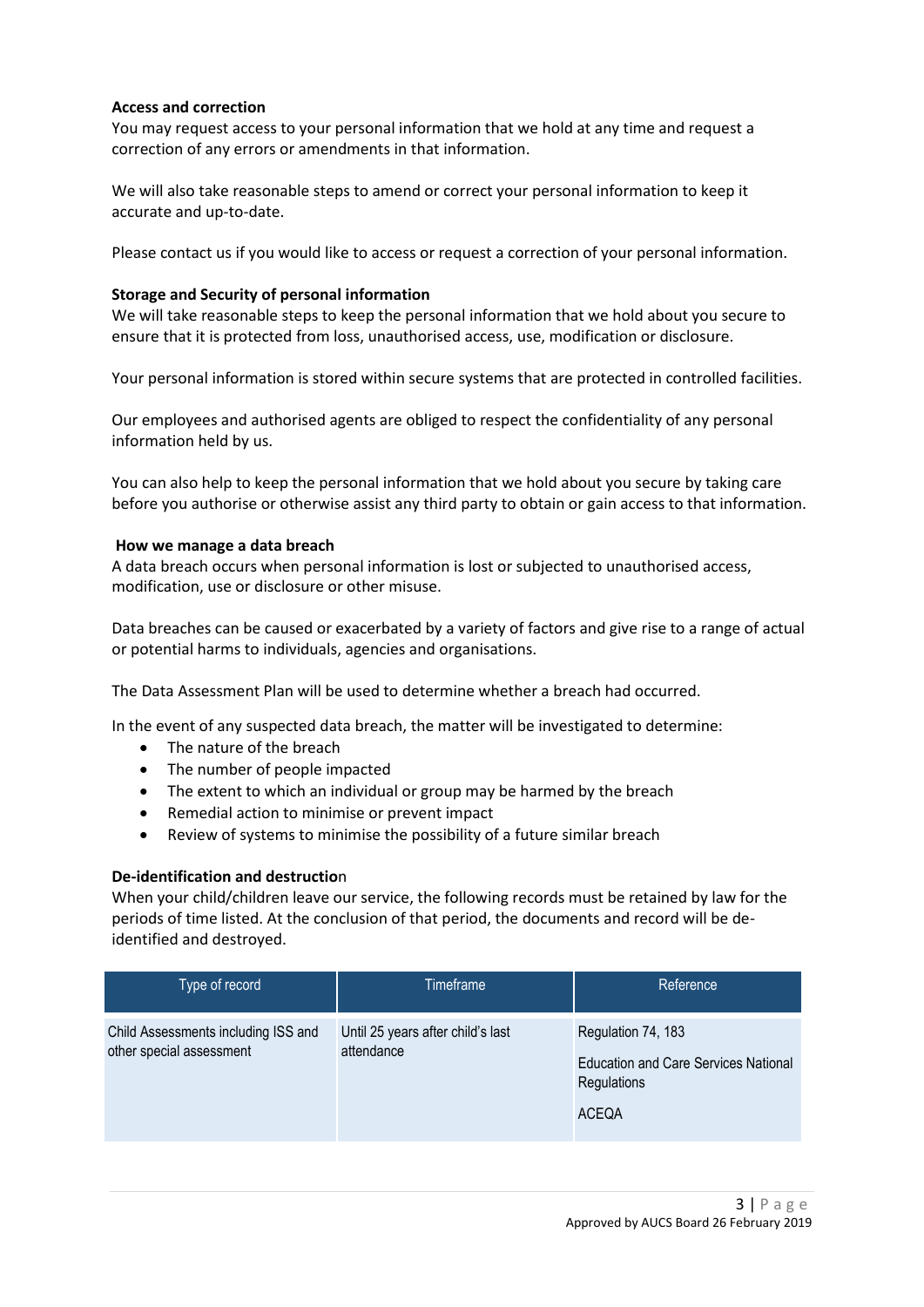| Incident, injury, trauma and illness<br>records                       | Until the child is 25 years old                | Regulation 87, 183<br><b>Education and Care Services National</b><br>Regulations      |
|-----------------------------------------------------------------------|------------------------------------------------|---------------------------------------------------------------------------------------|
| Medication record                                                     | Until 3 years after child's last<br>attendance | Regulation 92, 193<br><b>Education and Care Services National</b><br>Regulations      |
| Child's Attendance                                                    | Until 3 years after child's last<br>attendance | Regulation 158-159, 183<br><b>Education and Care Services National</b><br>Regulations |
| Child enrolment                                                       | Until 3 years after child's last<br>attendance | Regulation 160, 183<br><b>Education and Care Services National</b><br>Regulations     |
| Death of a child while being educated<br>and cared for by the service | Until 7 years after child's last<br>attendance | Regulation 12, 183<br><b>Education and Care Services National</b><br>Regulations      |
| Staff record                                                          | Until 3 years after child's last<br>attendance | Regulation 145<br><b>Education and Care Services National</b><br>Regulations          |
| Record of access to early childhood<br>teacher                        | Until 3 years after child's last<br>attendance | <b>Regulation 152</b><br><b>Education and Care Services National</b><br>Regulations   |
| Record of educators working directly<br>with children                 | Until 3 years after child's last<br>attendance | Regulation 151<br><b>Education and Care Services National</b><br>Regulations          |
| Record of volunteers and students                                     | Until 3 years after child's last<br>attendance | Regulation 149<br><b>Education and Care Services National</b><br>Regulations          |

All other documents excluding photographs and records that are not listed above will be Deidentified and destroyed within 30 days of your departure from the service. Photographs will be stored in digital format and retained indefinitely but will be de-identified.

Our service uses a secure document destruction service to destroy records from our site.

### **Changes to this policy**

From time to time it may be necessary for us to review our Privacy Policy and the information contained in this document. We will notify you of any changes by posting an updated version on our website and providing you with a revised copy of the document.